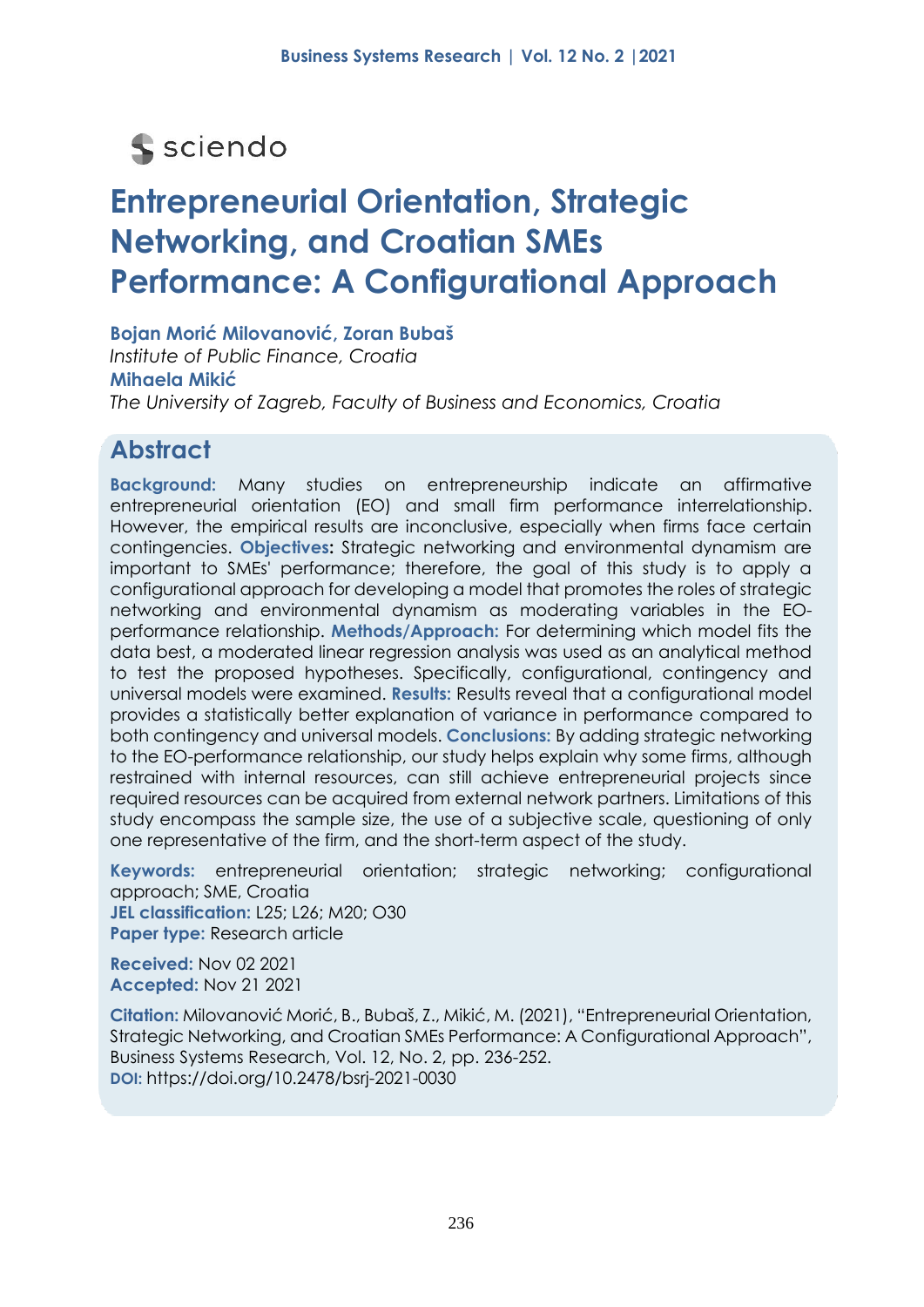## **Introduction**

Increasing performance is the main focus and the main challenge of every organization, and it also remains one of the most challenging research areas for business scholars today. The general tendency of product and business model life cycles contraction (Hamel, 2000) and uncertainty make this challenge harder. Because of these conditions, companies can no longer rely on long-term competitive advantages and long-term profits. Nevertheless, they need to adapt to uncertain conditions by constantly seeking new opportunities. There is no doubt that the companies that want to improve their business performance need to adopt an entrepreneurial attitude, otherwise known as Entrepreneurial orientation (EO).

EO has become a popular measure of entrepreneurial activities within an organization (Wales et al., 2020; Anderson et al., 2015; Ireland et al., 2009). We can look at EO from three perspectives. The first and most popular is EO as a multidimensional approach that includes innovativeness, risk-taking, and proactivity in competitive behavior (Miller, 1983; Covin et al., 1989). The second perspective assumes the covariance among many dimensions, including autonomy and competitive aggressiveness (Lumpkin et al.s, 1996). This perspective also defines dimensions that are relevant for describing the entrepreneurial company and that are at the same time contextually dependent. The third perspective suggests that EO is recognized as a concept that includes organizational configuration, entrepreneurial top management style, and new entry initiatives (Wales et al., 2020).

No matter the definition of EO we use, there is always the question of conditions in which the EO of the company will bring the best results. This paper investigates the relationship between EO and small firm performance, moderated by strategic networking and environmental dynamism. Instead of using a contingency model or two-way interaction between EO and small firm performance, we will be using a configurational approach. Unlike the contingency model, the configurational approach allows a simultaneous assessment of EO and variables in the small firm's internal and external environment. The internal environment variable refers to strategic networking, while the external environment variable refers to environmental dynamism.

Limited access to resources presents one of the common problems that small companies especially face. Therefore, company networks are considered an essential resource (Obeng, 2018). Also, changes in the environment call for strategic alliances, partnerships, and cooperation (Jiang et al., 2016). By joining strategic networks, companies can access capital and other missing resources. Also, the decisions made by entrepreneurs or managers are moving from just the individual company because of their awareness of other companies positions in terms of knowledge on market conditions, available resources, and functional capabilities (Soto-Acosta et al., 2016). This paper chose strategic networks as an internal variable and moderator because of their importance for small businesses.

The external moderator variable is presented with environmental dynamism. Dynamism presents one of the main characteristics of the environment, expressing a degree of turbulent, unpredictable, and rapid change (Deng et al., 2019). A highly dynamic environment is characterized by changes in demand, regulation, technology, and (or) competitors (Anseel et al., 2007). Also, according to the same source, information is often obsolete, unavailable, or inaccurate in such environmental conditions.

The paper opens up with the literature review related to EO and small firm performance and the concepts of strategic networking and environmental dynamism. Four hypotheses were developed based on the configurations of the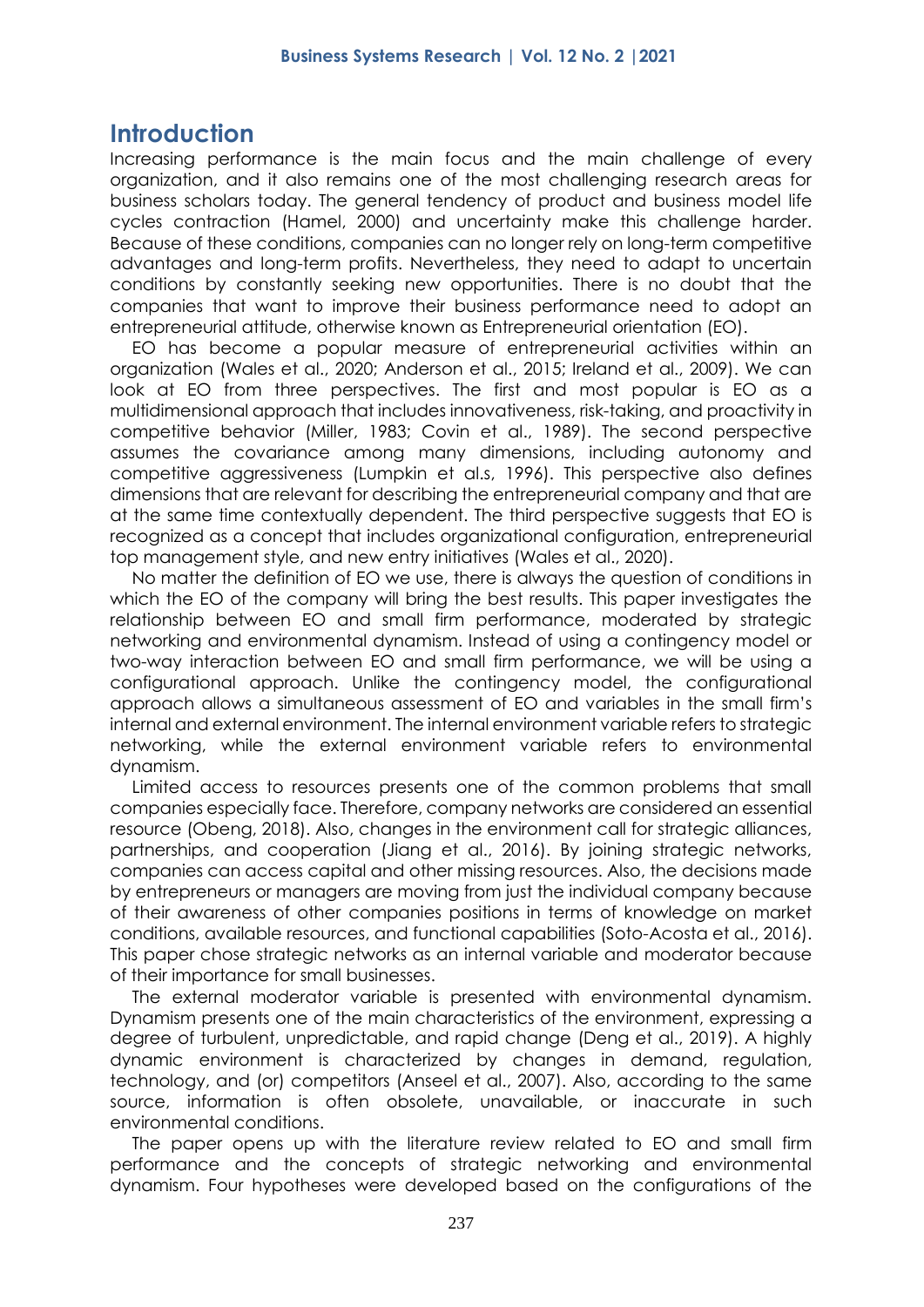previously stated concepts that address the extent to which strategic networking and environmental dynamism influence the relationship between EO and small firm performance. Afterward, the research method was discussed, followed by hypotheses testing and discussion of the results based on the data obtained from small and medium-sized enterprises in Croatia. The paper concludes with the implications for research and management, limitations, and potential future research in clarifying the EO – performance relationship.

## **Literature review and hypotheses**

#### *EO and performance*

When considering EO, we will use the most common definition, which sees EO as a multidimensional approach that includes the characteristics of risk-taking, innovativeness, and proactivity in competitive behavior (Miller, 1983; Covin et al., 1989; Guth et al., 1990; Zahra et al., 1995). Risk-taking is defined as utilizing capital for ventures with uncertain outcomes (Wiklund et al., 2005), often demonstrated by companies that engage in non-traditional approaches and tactics. Innovativeness is defined as the ability to attempt and engage with the novel through ideas, experiments, and other creative processes, allowing the company to veer away from established practice (Lumpkin et al., 1996). Proactiveness is defined as an attitude in which the individual, and in extension the company, is prepared to anticipate, act and react to future conditions of the marketplace, which allow the company to quickly respond to situations, taking advantage and beating competitors (Lumpkin et al., 1996). These three characteristics assist in differentiating firms between entrepreneurial and non-entrepreneurial. The entrepreneurial business is defined as taking risks, engaging in innovation, and is generally characterized by its proactivity (Miller, 1983). Businesses can capture new opportunities by using these characteristics, outperforming their competition and producing better performance (Zahra et al., 1995). Entrepreneurship research suggests a positive relationship between EO and small firm performance (Zahra, 1991; Zahra et al., 1995; Wiklund, 1999; Wiklund et al., 2005; Bauweraerts, 2019; Jiang et al., 2018; Kohtamaki et al., 2019), as a firm's entrepreneurial behavior unequivocally results in a financial increase (Miller, 1986; Lumpkin et al., 1996; Wiklund et al., 2005).

Even while studying the EO characteristics one-on-one, the results show that each character has positive results. Traditional strategies often lead to high performance, but risk-taking can introduce variation, eventually being more profitable (March, 1991; McGrath, 2001). Innovation is often viewed as the engine of economic growth, allowing for increased performance and financial development (Schumpeter, 1934; Brown et al., 1998). Proactiveness allows companies to get the upper hand over their competitors regarding prices and targeting market segments (Zahra et al., 1995). Thus:

*H1: EO has a universally positive effect on small firm performance.*

### *The configurational approach to the relationship between EO and small firm performance*

Many studies demonstrate the positive relationship between EO and small firm performance. However, the idea of such a causal relationship may be oversimplified and misleading (Wiklund et al., 2005). Empirically, research results are inconclusive, as Smart et al. (1994) demonstrated, who could not link EO and performance. It is even argued that specific entrepreneurial strategies may result in poor performance (Hart, 1992).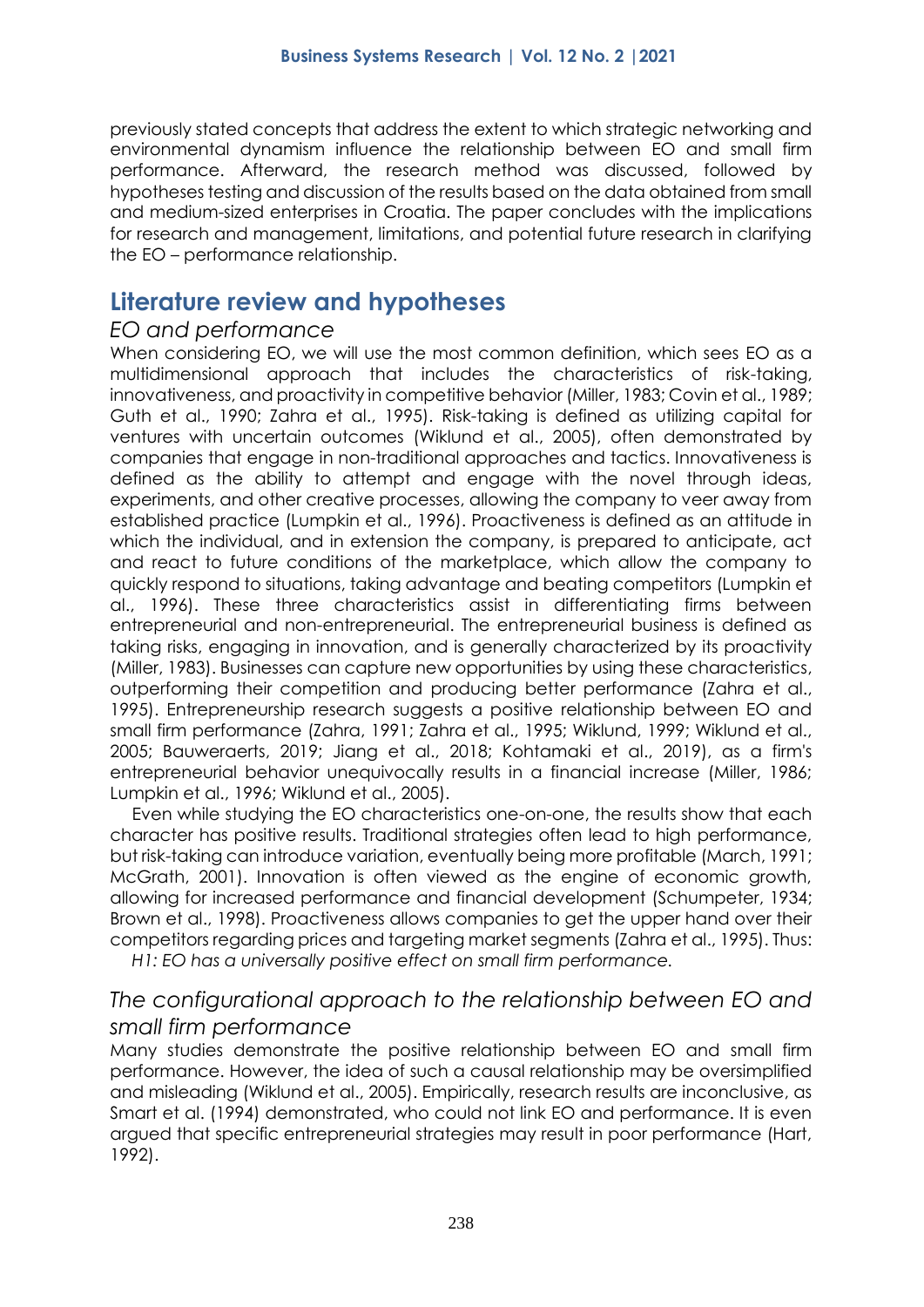When studying the relationship between EO and small firm performance, context must be considered, as the relationship between the two is complex (Lumpkin et al., 1996). Therefore, the external environment and the organization's internal characteristics must be considered when assessing the relationship between EO and performance, which arises two additional assessment options. The first is a two-way interaction by using contingency models. This interaction can be between EO and the external environment (Covin et al., 1989; Zahra et al., 1995; Wiklund et al., 2005; Frank et al., 2010; Lee et al., 2013; Bauweraerts, 2019) or between EO and the organization's internal characteristics (March et al., 1963; Zahra, 1991). The second assessment option is a three-way interaction using a configurational approach, which allows for the concurrent assessment of EO and internal and external environments (Wiklund et al., 2005). Therefore, this paper uses the second option.

The premise of the configurational approach is that companies need to adapt their attributes to the environment to outdo their competitors (Ketchen et al., 1993). When using the configurational approach, organizations create configurations by clustering certain elements such as strategy, structure, process, and environment (Meyer et al., 1993). This approach better understands performance by determining similarities from separate but consistently similar sets of firms (Miller, 1996). Previous research emphasized that the relationships between environment, structure, and strategy can be problematic, especially when considering that aligning resources to the external environment can cause essential failures when developing strategies in organizing resources for matching opportunities and threats within the external environment (Zajac et al., 2000).

This study focuses on strategic networking rather than focusing on specific internal resources because it can allow a firm to compensate or complement its lack of resources and competencies (Adler et al., 2002; Baum et al., 2000; Parida et al., 2010; Mu et al., 2017; Jiang et al., 2018). Configurations are empirically represented by three variables concurrently (Baker et al., 1993; Dess et al., 1997; Miller, 1988); in this paper, such will be determined by the interaction of EO, strategic networking, and environmental dynamism.

#### *The interaction of EO and the environmental dynamism*

Research on business model innovation also investigates the role of the external environment (Pateli et al., 2005; Waldner et al., 2015), emphasizing uncertainty and innovative opportunities for business model development (Ağca et al., 2012). In previous research, environment represents a moderator between EO and small firm performance (Lumpkin et al., 2001; Wiklund et al., 2005), with dynamism and hostility being two standard dimensions of the environment (Lumpkin et al., 2001; Moreno et al., 2008; Wiklund et al., 2005). Due to its wide acceptance in business model innovation, environmental dynamism is also used in this study (Martinez-Conesa et al., 2017; Schneider et al., 2013).

Environmental dynamism is characterized by turbulence, more specifically by changes in innovation on industry level and market trends, and high volatility of customer and competitor behavior (Dess et al., 1984; Miller, 1987). Within this dynamic environment, entrepreneurial-oriented strategies are more likely to be successful (Miller, 1990). Also, this environment creates ideal competitive circumstances for entrepreneurial companies, which are innovators, anticipate demand, and adjust to it (Lumpkin et al. 2001). This environment requires a company to make high-risk decisions and be innovative (Miller et al., 1978, Kreiser et al., 2010). Furthermore, this environment compounds innovation and growth strategies (Moreno et al., 2008).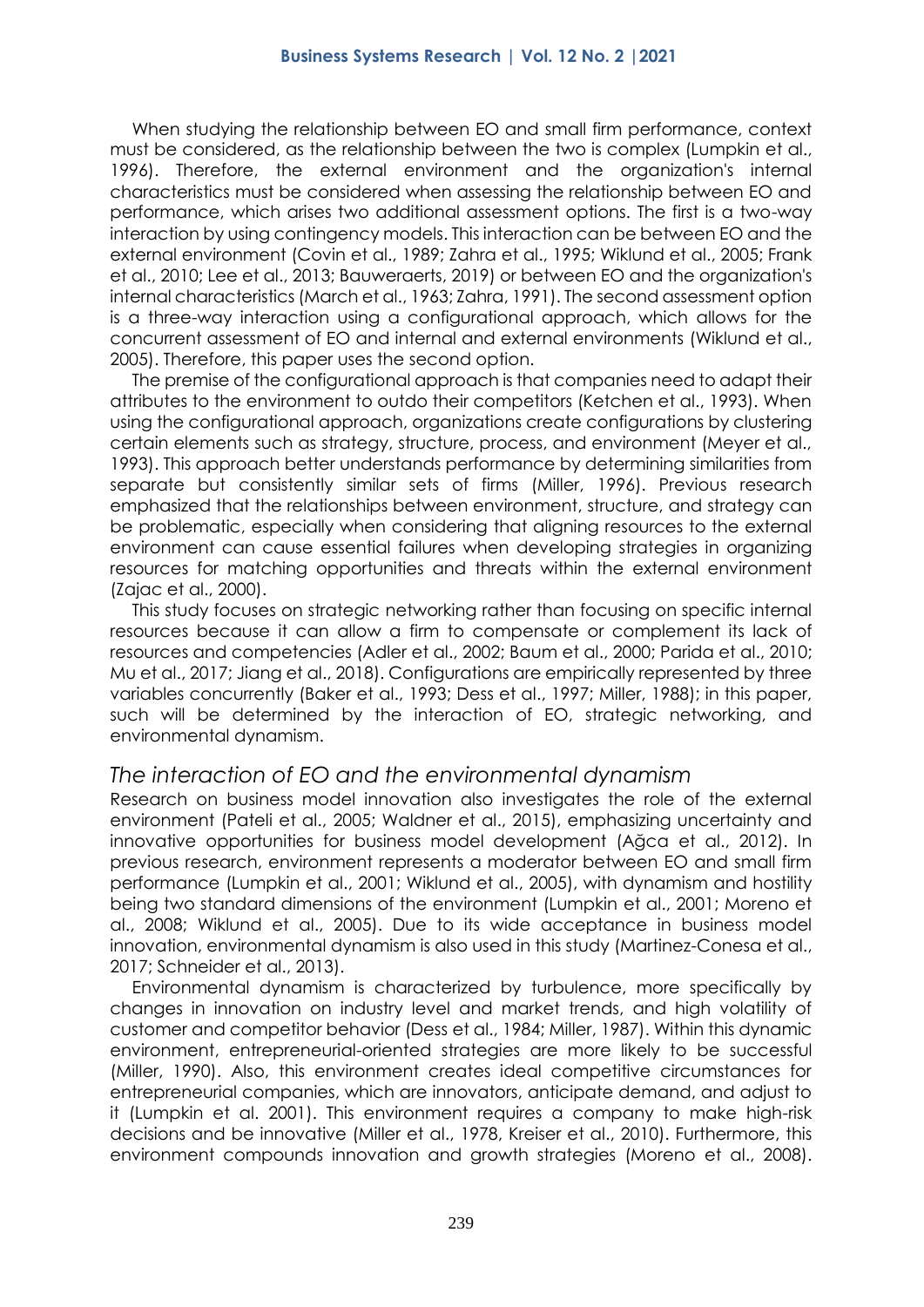Finally, environmental dynamism positively influences more proactive businesses (Lumpkin et al., 2001).

For example, companies in dynamic growth environments had a positive EOperformance interrelation, while those in a static or underdeveloped environment had a negative relationship (Zahra, 1993). Similarly, innovating companies thrive in turbulent environments (Miller, 1988). Thus:

*H2: Environmental dynamism moderates EO-small firm performance interrelation.*

#### *The interaction of EO and strategic networking*

Implementing EO needs resources that can also be acquired through strategic networking, other than by traditional means. It is vital for small companies because, with this mechanism, they can overcome resource challenges that otherwise they may not have been able to (Lee et al., 2001). This relationship needs to be diverse so that firms can obtain a diverse gamut of resources in knowledge, competence, etc. (Adler et al., 2002; Baum et al., 2000). By carefully managing their network relationships, firms can better obtain open and broad network resources essential to their business operations (Hughes et al., 2007). Because of the uncertainty they face, this approach is particularly successful for companies with EO (Dess et al., 1997; Hughes et al., 2007).

As a strategy, EO urges companies to be proactive when searching their environment for resources and opportunities, eventually offering them relationships with helpful organizations and institutions (Li et al., 2011). Therefore, companies that use EO are more likely to identify a need for resource acquisition that they can pursue through networking opportunities (Teng, 2007) and succeed in this networking search. They can find and identify additional opportunities (Wales et al., 2013).

Furthermore, innovation EO further urges companies to acquire information about their environment leading to a more proactive approach to finding opportunities (Jones et al., 2006; Kollman et al., 2014). As mentioned, implementation of EO requires a lot of external resources, and this process is a risky activity since it requires effort and expenditure (Wiklund et al., 2003). Therefore, strategic networking will enhance the company's risk-taking ability and willingness to bear uncertainty. Also, engaging the strategic networks allows proactive companies to use a 'step-ahead' tactic (Morgan et al., 2003) and take advantage of the first move (Lumpkin et al., 1996). Such an approach would help the company to gain leverage in resource acquisition opportunities. Thus:

*H3: Strategic networking moderates EO – small firm performance interrelation.*

## *The configuration of EO, strategic networking, and environmental dynamism*

A moderating role of environmental dynamism is proposed in hypothesis 2. Hypothesis 3 suggests that strategic networking has a moderating role in the interrelation between EO and small firm performance. Nonetheless, research on configurational models contends that companies configured on multiple constructs outperform others that only use two constructs. In line with the configurational research, the interaction of all three constructs is examined.

The configurational approach determines that businesses can most successfully benefit from EO when it takes an active approach to business, when the environment it operates in is dynamic, and when it participates to a high degree in strategic networking. The most harmful effect on performance is their inability to strategically network in a stable environment. Therefore, these lead to the following hypotheses: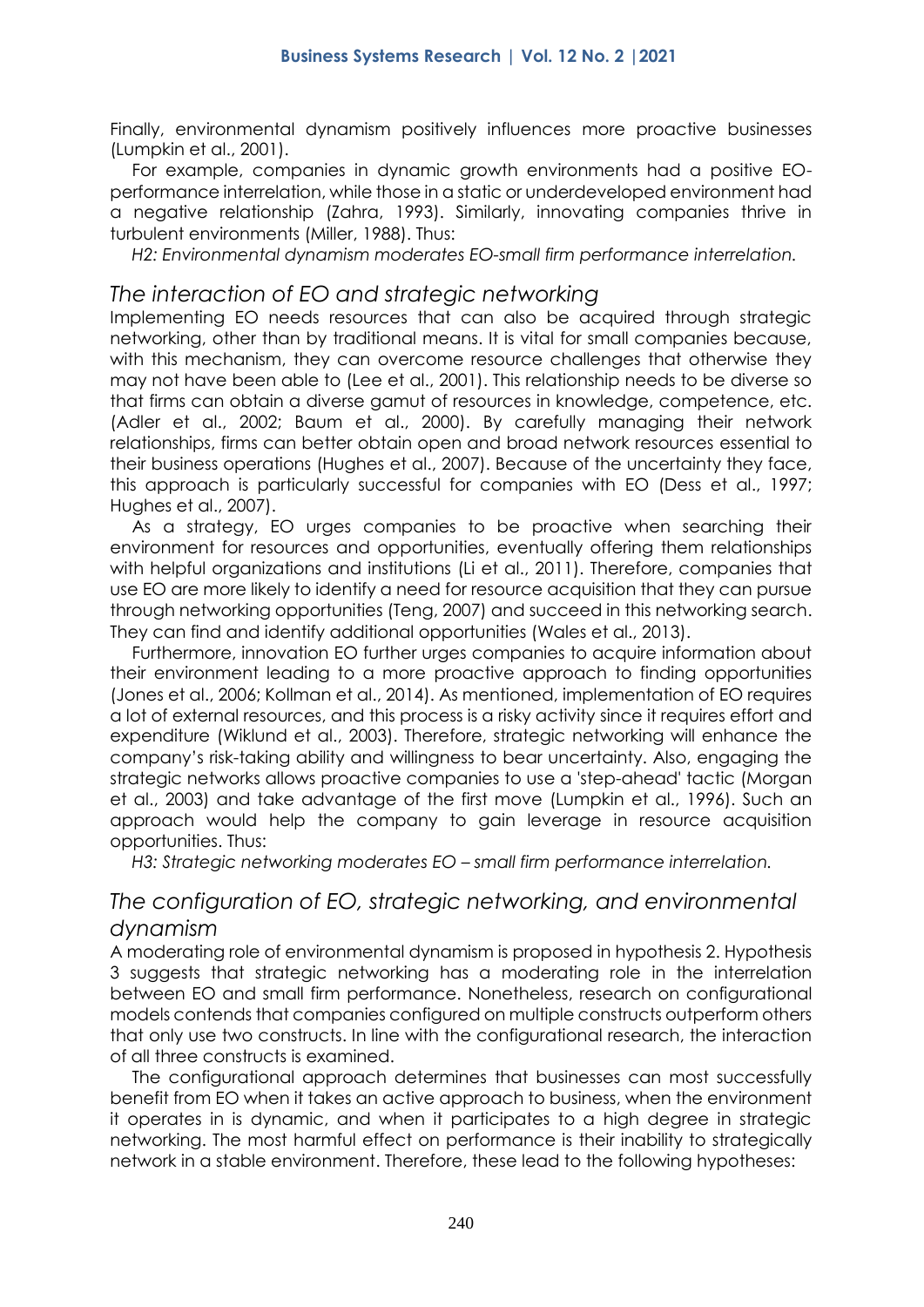*H4: EO, strategic networking, and environmental dynamism explain small firm performance.*

*H4a: Small firm performance is highest within SMEs with high EO, high strategic networking, and a dynamic environment.* 

*H4b: Small firm performance is lowest within SMEs with high EO, low strategic networking, and a stable environment.*

## **Research method**

#### *Sample*

Data was found in the database of the Financial Agency Fina, which is the leading provider of financial and electronic services in Croatia. For data selection, the definition of European Union small and medium-sized enterprise was relied on. Therefore, a random sample of firms was selected from two different categories. The first had between 1-49 employees, while the second had 50-249. The data sample consisted of 2,000 randomly selected small and medium-sized enterprises contacted in December 2019 and January 2020. Of these, 851 received and opened the electronic questionnaire, while 202 firms responded to the questionnaire from this group and correctly replied via e-mail (i.e., a response rate of 10,1%). Out of the firms that participated in this research, 145 were micro and small (71.78%), while 57 were medium-sized firms (28.22%). Considering the industry, 66 firms operate in the manufacturing sector (32.67%), while 136 firms operate in the service sector (67.32%). From sample demographics point of view, 51.49% of the respondents were firm owners, 21.29% directors, and 27.23% managers, where 89.11% of the respondents had worked for the firm for more than five years, while 79.21% had more than seven years of the working experience with the firm.

#### *Variables and measures*

A seven-point Likert-type scale was used to measure small firm performance. This modified method was developed by Gupta et al. (1984). In this subjective scale, participants are asked to rate the importance of sales growth, market share, and market development to measure their business performance, ranging from 'not important to 'extremely important. That was followed by a second question indicating participant satisfaction with their achieved performance on the first set of indicators, using another seven-point Likert-type scale, ranging from 'not satisfied' to 'highly satisfied'. The scores of the first question on 'importance' were mathematically adjusted by summing up to 1, thereby minimizing potential individual bias (Naman et al., 1993). They were then multiplied with the 'satisfaction scores' to produce a weighted average performance index. This index has a mean of 3.74, a standard deviation of 1.42, a range of 6.86, and Cronbach's α value of .86.

Entrepreneurial orientation (EO) was measured using Covin et al. (1989) seven-point Liker-type questions scale for assessing innovativeness, proactiveness, and risk-taking. The EO score has a mean of 4.33, a standard deviation of 1.21, a range of 5.78, and a Cronbach's α value of .77.

Strategic networking (SN) was measured using Allen et al. (1990) scale for assessing commitment, Garbarino et al. (1999) scale for assessing trust, Hansen et al. (2008) scale for assessing reputation, Sivadas et al. (2000) scale for assessing communication, and Eriksson et al. (2007) scale for assessing cooperation. All these five scales were based on seven-point Liker-type questions. The strategic networking score has a mean of 5.27, a standard deviation of 0.91, a range of 4.67, and a Cronbach's α value of .77.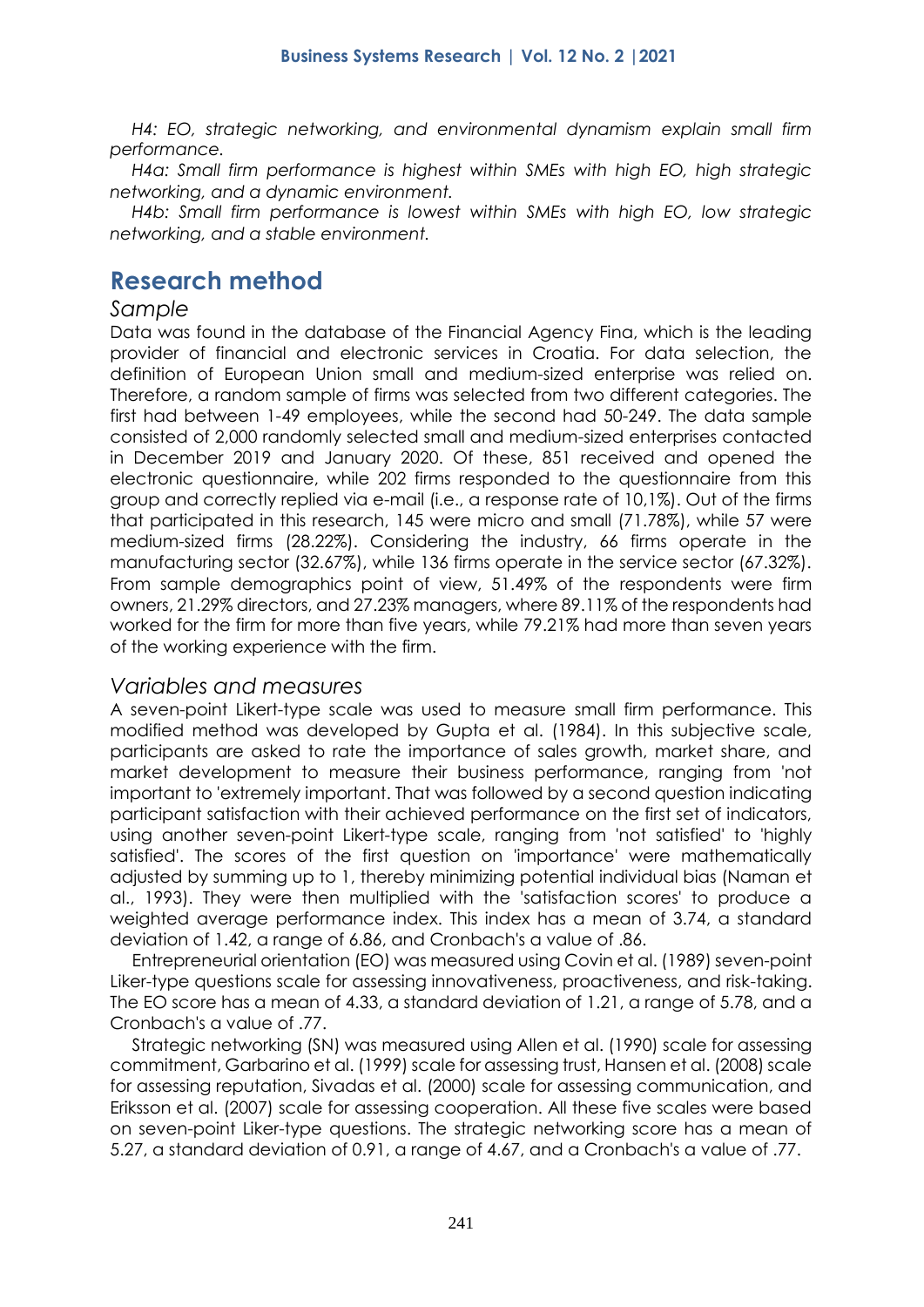Environmental dynamism (ED) was measured using Miller et al. (1982) scale based on seven-point Liker-type questions, where environmental dynamism score has a mean of 3.80, a standard deviation of 1.18, a range of 5.50, and a Cronbach's α value of .65.

For determining the size of the firm, respondents were asked to select whether they had less than ten employees (micro firm), 10-49 employees (small firm), or 50-250 employees (medium-sized firm), which corresponds to the European Union definition of small and medium-sized enterprises. Regarding the industry in which they operate, respondents were asked whether their main line of business was manufacturing or service. The firm's size and industry may influence performance due to different organizational and environmental characteristics exhibited by the firm (Wiklund and Shepherd, 2005), which is why these two variables were included as controls.

#### *Analysis*

Moderated linear regression analysis was used as an analytical method to test the proposed hypotheses, according to the approach developed by Wiklund et al. (2005) and Zhang et al. (2007). All variables have been mean-centered since research shows this can improve the interpretability of results. Further robustness tests have been applied, where Durbin-Watson statistic and maximum Cook's distance were well below critical values. Moreover, multicollinearity diagnosis was applied to determine the absence of multicollinearity, where all variance inflation factors (VIF) were below 2, which is far below the maximum threshold of 10. A non-response analysis and common method bias analysis have been performed. It showed no significant differences between early and late respondents, meaning that this study did not present a non-response bias. Since Eigenvalues were greater than 1, we can state that common method bias was unlikely to be a severe concern in this study.

## **Empirical data and analysis**

The means, standard deviations, and correlations of the variables are shown in Table 1, where the correlations among the independent variables are relatively modest, ranging from -0.214 to 0.470. More precisely, EO and performance have a statistically significant positive correlation coefficient (0.423), same as strategic networking and performance (0.415), and firm size and performance (0.224). When looking at correlations between two-way interaction terms and small firm performance, only two-way interaction between strategic networking and environmental dynamism has a statistically positive correlation coefficient (0.146) with performance. The three-way interaction term between EO, strategic networking, and environmental dynamism has a statistically significant positive correlation coefficient (0.350) with performance.

| Means, S.D.s, and correlations ( $n = 202$ ) |      |      |                          |              |           |           |           |          |           |          |         |      |
|----------------------------------------------|------|------|--------------------------|--------------|-----------|-----------|-----------|----------|-----------|----------|---------|------|
|                                              | Mean | S.D. |                          | $\mathbf{2}$ | 3         | 4         | 5         | 6        |           | 8        | 9       | 10   |
| 1. Firm size                                 | 2.00 | .756 | 1.00                     |              |           |           |           |          |           |          |         |      |
| 2. Industry                                  | 1.67 | .470 | $\overline{\phantom{0}}$ | 1.00         |           |           |           |          |           |          |         |      |
|                                              |      |      | $.214**$                 |              |           |           |           |          |           |          |         |      |
| 3. EO                                        | 4.33 | 1.21 | .074                     | .062         | 1.00      |           |           |          |           |          |         |      |
| 4. ED                                        | 3.80 | 1.18 | $-.103$                  | $-.042$      | $.368**$  | 1.00      |           |          |           |          |         |      |
| 5. SN                                        | 5.27 | 0.91 | .068                     | .054         | $.290**$  | $.231**$  | 1.00      |          |           |          |         |      |
| 6. Performance                               | 3.74 | 1.42 | $.224**$                 | .083         | $.423**$  | .011      | $.415***$ | 00.1     |           |          |         |      |
| $7. EO \times ED$                            |      |      | .020                     | $-.045$      | $-.019$   | $.145*$   | .126      | .067     | 1.00      |          |         |      |
| 8. EO x SN                                   |      |      | $-.011$                  | .003         | $-.100$   | .135      | $-.104$   | $-.033$  | $.410**$  | 1.00     |         |      |
| 9. ED x SN                                   |      |      | .008                     | .026         | $.143*$   | $.295***$ | $-.021$   | $.146*$  | $.454***$ | $.448**$ | 1.00    |      |
| 10. EO $\times$ ED $\times$ SN               |      |      | .093                     | .068         | $.425***$ | $.425***$ | $.384**$  | $.350**$ | $.273**$  | $-.107$  | $.156*$ | 1.00 |

#### *Table 1*

*Notes: \*P < 0.05; \*\*P < 0.01 Source: Authors' work*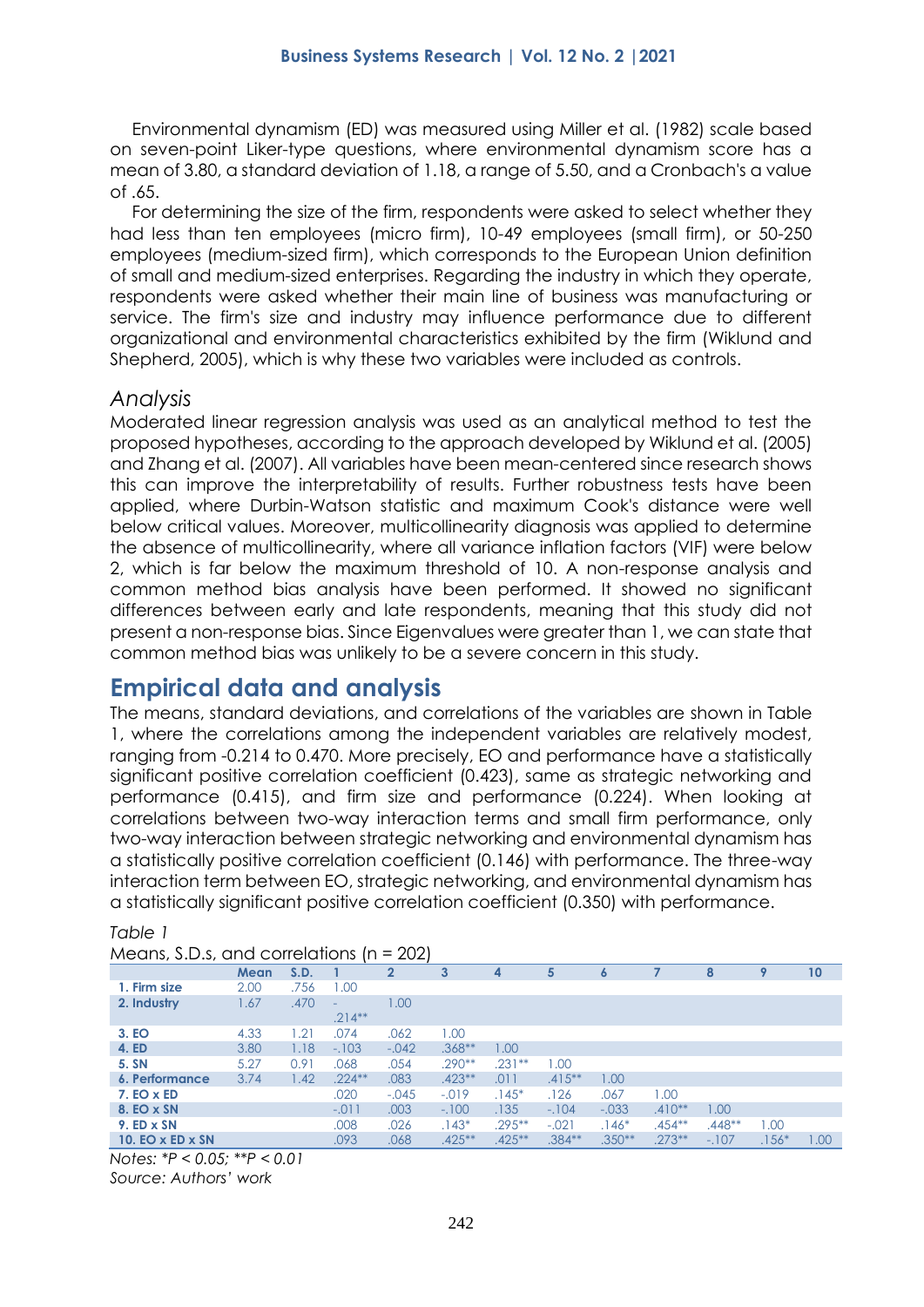Table 2 provides the results of the hypothesis testing, whereby the result of each hypothesis test is shown in its respective column. Model 2 answers the first hypothesis, model 3 answers the second and third hypothesis, while model 4 answers the fourth hypothesis. For hypotheses testing, control variables were first added (model 1 in table 2), then the independent variables (the universal model in model 2, table 2), then the two-way interaction terms (contingency model in model 3, table 2), and lastly the three-way interaction term (configuration model in model 4, Table 2).

| Small firm performance: universal, contingency, and configurational model (n = 202) |                                               |      |                                             |      |                                               |      |                                                 |      |  |  |
|-------------------------------------------------------------------------------------|-----------------------------------------------|------|---------------------------------------------|------|-----------------------------------------------|------|-------------------------------------------------|------|--|--|
|                                                                                     | <b>Model 1</b><br><b>Control</b><br>variables |      | <b>Model 2</b><br><b>Universal</b><br>model |      | <b>Model 3</b><br><b>Contingency</b><br>model |      | <b>Model 4</b><br><b>Configuration</b><br>model |      |  |  |
|                                                                                     | β                                             | S.E. | β                                           | S.E. | β                                             | S.E. | $\beta$                                         | S.E. |  |  |
| <b>Control variables</b>                                                            |                                               |      |                                             |      |                                               |      |                                                 |      |  |  |
| <b>Firm size</b>                                                                    | .478***                                       | .132 | $.319***$                                   | .114 | $.302**$                                      | .113 | $.261**$                                        | .112 |  |  |
| <b>Industry</b>                                                                     | $.415*$                                       | .213 | .212                                        | .182 | .181                                          | .181 | .123                                            | .179 |  |  |
| <b>Main variable</b>                                                                |                                               |      |                                             |      |                                               |      |                                                 |      |  |  |
| <b>EO</b>                                                                           |                                               |      | $.443***$                                   | .076 | .430***                                       | .077 | $.374***$                                       | .078 |  |  |
| <b>Moderating</b><br>variables                                                      |                                               |      |                                             |      |                                               |      |                                                 |      |  |  |
| Enviro. dynamism<br>(EE)                                                            |                                               |      | $-.223**$                                   | .078 | $-.286***$                                    | .080 | $-.359***$                                      | .083 |  |  |
| networking<br>Strat.<br>(SN)                                                        |                                               |      | $.518***$                                   | .096 | .553***                                       | .098 | .499 ***                                        | .098 |  |  |
| <b>2-way interactions</b>                                                           |                                               |      |                                             |      |                                               |      |                                                 |      |  |  |
| <b>EO</b> x <b>ED</b>                                                               |                                               |      |                                             |      | $-.015$                                       | .060 | $-.070$                                         | .062 |  |  |
| EO x SN                                                                             |                                               |      |                                             |      | .004                                          | .082 | .060                                            | .083 |  |  |
| SN x ED                                                                             |                                               |      |                                             |      | $.229***$                                     | .094 | $.230**$                                        | .093 |  |  |
| <b>3-way interactions</b>                                                           |                                               |      |                                             |      |                                               |      |                                                 |      |  |  |
| <b>EO x ED x SN</b>                                                                 |                                               |      |                                             |      |                                               |      | $.154***$                                       | .057 |  |  |
| R <sup>2</sup>                                                                      | .068***                                       |      | .339***                                     |      | $.365***$                                     |      | .388***                                         |      |  |  |
| <b>Adjusted R<sup>2</sup></b>                                                       | .059***                                       |      | $.323***$                                   |      | .338***                                       |      | $.359***$                                       |      |  |  |
| $\triangle R^2$                                                                     | .068***                                       |      | $.271***$                                   |      | $.025***$                                     |      | $.023***$                                       |      |  |  |

*Table 2*

*Notes: \*P < 0.10; \*\*P < 0.05; \*\*\*P < 0.01 Source: Authors' work*

Firm size and industry, as control variables, explain 6.8% of the variation in performance (P<0.01). As the second step of the analysis, the universal effect of EO, strategic networking, and environmental dynamism on small firm performance, account for an additional 27.1% of the variation in performance (P<0.01). As it can be seen from the model 2 in table 2, both EO (β = 0.443, P < 0.01), and strategic networking (β = 0518, P < 0.01), have statistically significant positive relationship with small firm performance, while external environment ( $\beta$  = -0.223, P < 0.05), has statistically significant negative relationship with small firm performance, which supports hypothesis 1. In other words, there is enough evidence to confirm that EO has a universally positive effect on Croatian SMEs performance.

Contingency model, model 3 in table 2, explains for additional 2.5% of the variation in performance (P<0.01), and only two-way interaction between strategic networking and environmental dynamism is statistically significant ( $\beta$  = 0.229, P < 0.01), while the other two-way interactions are not. Therefore, the second and third hypotheses are not supported. In other words, there is not enough statistically significant evidence to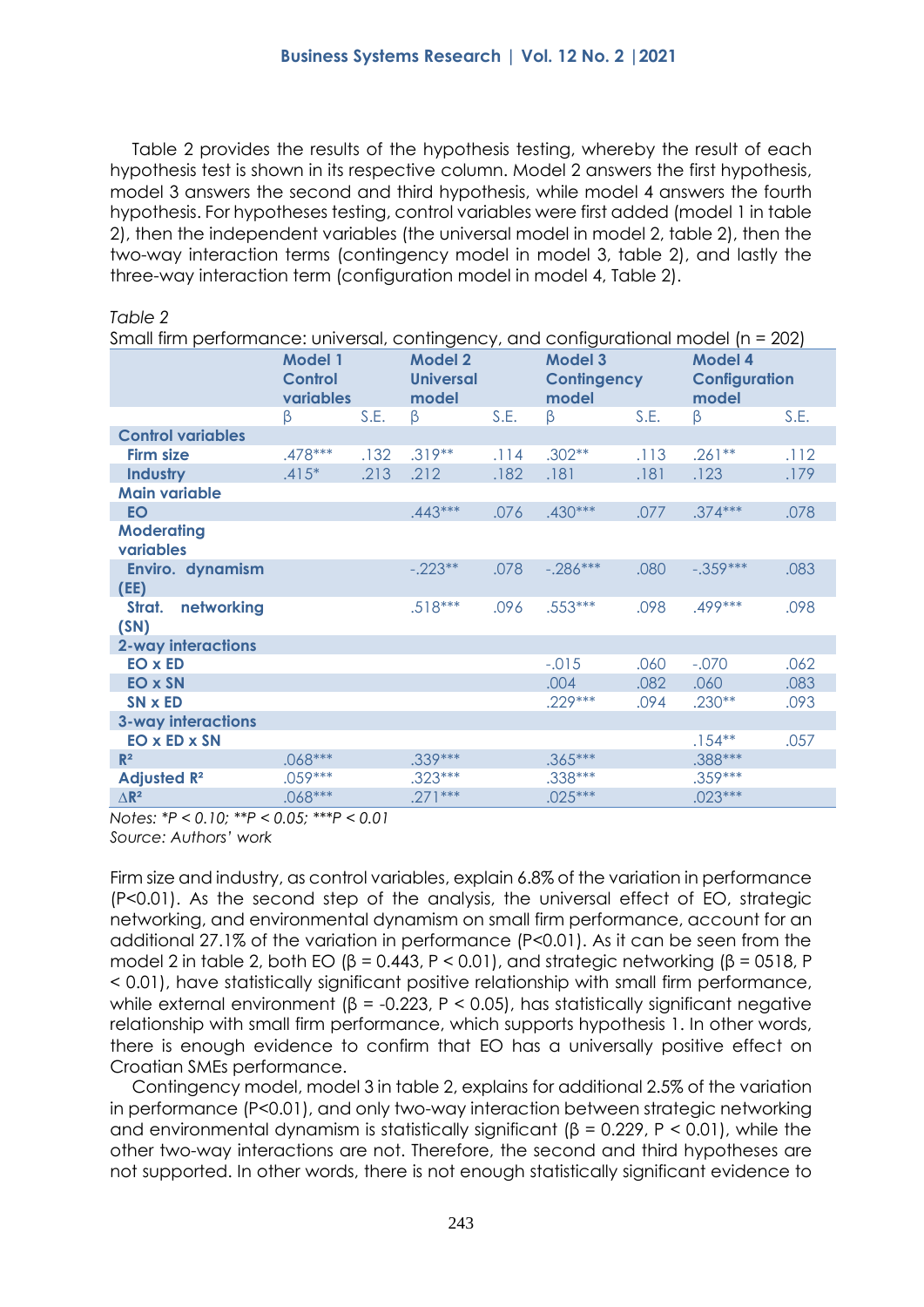confirm that environmental dynamism and strategic networking moderate the interrelations between EO and small firm performance. Figures 2 and 3 provide further evidence not supporting previously stated claims, i.e., hypotheses 2 and 3.

Inclusion of the three-way interaction between EO, strategic networking, and environmental dynamism as part of the configuration model, model 4 in table 2, significantly increases explained variance by 2.3% (P<0.01) and has a statistically significant positive relationship with performance ( $\beta$  = 0.154, P < 0.05), which in turn supports hypothesis 4. More precisely, model 4 provides enough statistically significant evidence to confirm that EO, strategic networking, and environmental dynamism configurations can explain small firm performance.

We plotted the interaction effects of two-way interaction terms (figures 2, 3, and 4) and the three-way interaction term (Figure 1). Strategic networking and environmental dynamism values were set at one standard deviation above and below the mean, while the range of values for EO was entered (Cohen et al., 2003). Therefore, following the outlined procedure, figure 1 illustrates the three-way interaction effect of EO, strategic networking, and environmental dynamism on small firm performance under the following configurations: (a) high strategic networking, high environmental dynamism, (b) high strategic networking, low environmental dynamism, (c) low strategic networking, high environmental dynamism, and (d) low strategic networking, low environmental dynamism.

Figure 1 shows that all lines slope upward. Small firm performance increases with EO increase regardless of strategic networking and environmental dynamism conditions. This finding provides additional support for hypothesis 1. It is vital to notice that small firm performance increases with increasing EO at a faster rate for firms operating in a stable environment and with a high degree of strategic networking than for all other combinations of strategic networking and environmental dynamism; thus, hypothesis 4a is not supported. Otherwise said, there is not enough evidence to support the notion that small firm performance is highest amidst firms with a high degree of EO, a high degree of strategic networking, and operating in a dynamic environment than other configurations.

Moreover, figure 1 does not support hypothesis 4b. We hypothesized that firms with a low degree of strategic networking and a stable environment would perform worst, which is not the case since firms with a low degree of strategic networking and operating in dynamic environments are relatively worst performers. Based on our analysis, the highest performing configuration is high EO, high strategic networking, and low environmental dynamism.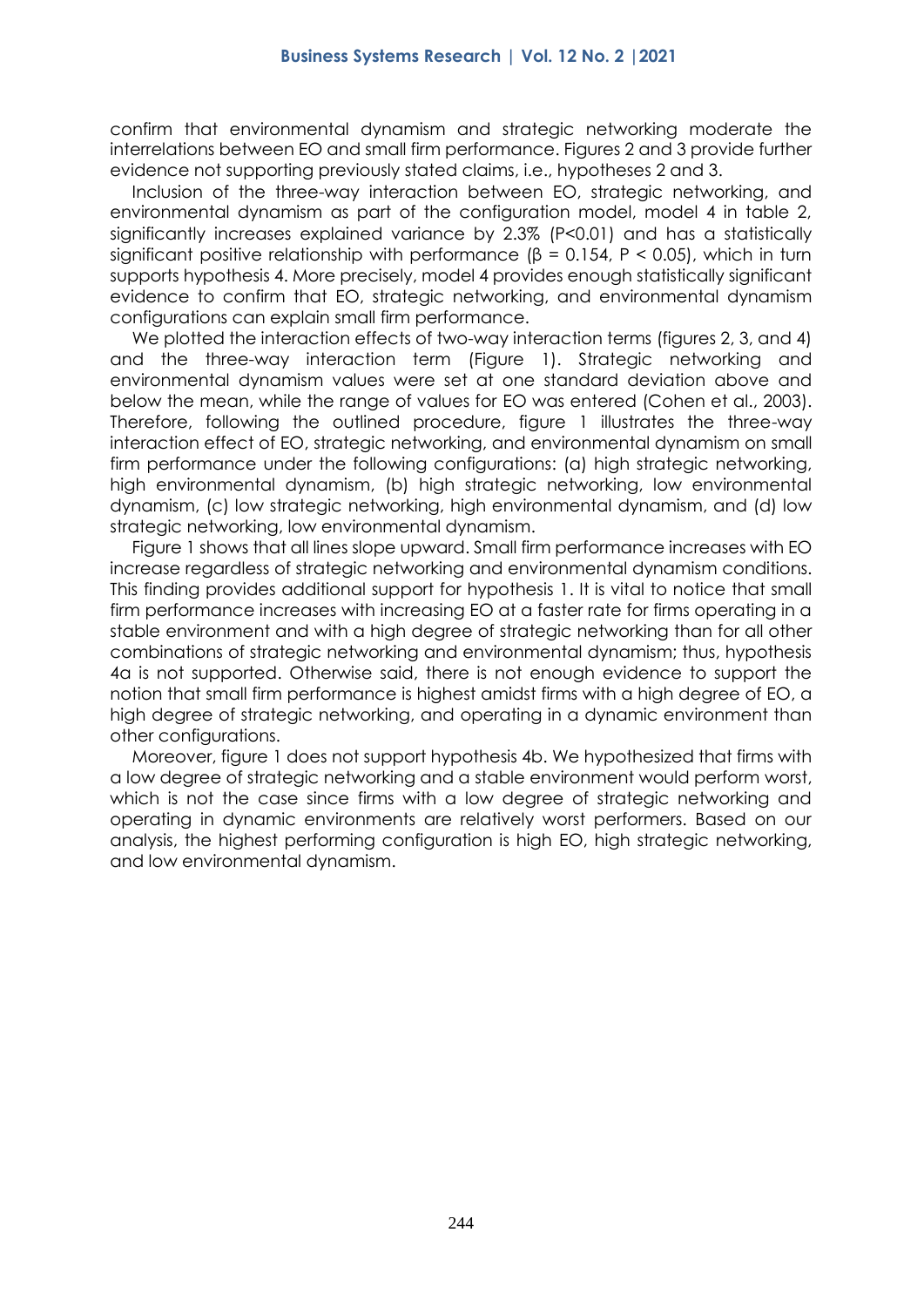

*Figure 1* EO x Strategic networking x Environmental dynamism

*Source:* Author's illustration

Figures 2 and 3 provide additional evidence that interaction effects do not exist between EO, strategic networking, and environmental dynamism. In contrast, figure 4 supports the interaction effect between strategic networking and environmental dynamism when linked with firm performance.





EO x Environmental dynamism

*Source:* Author's illustration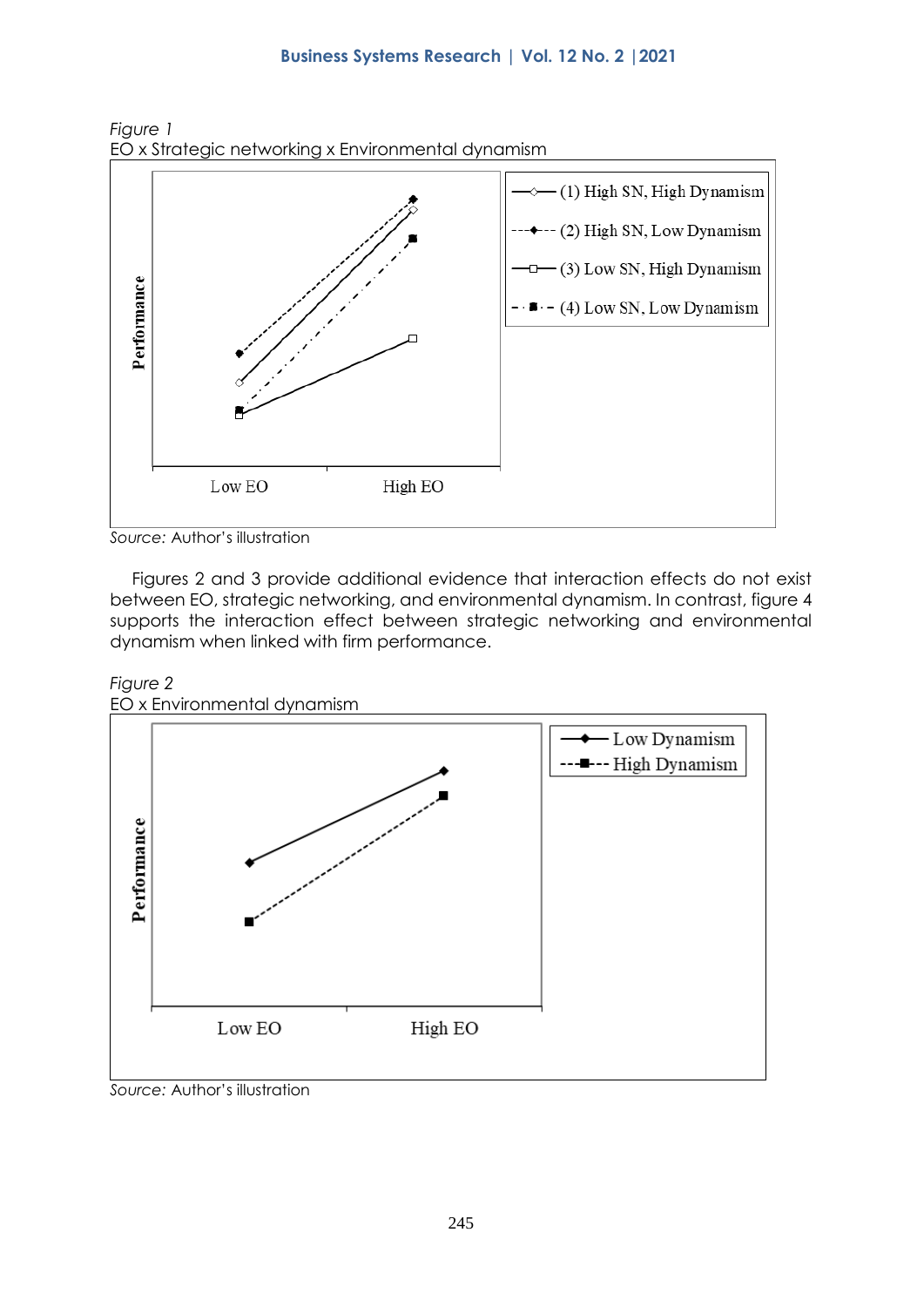

*Figure 3*

*Source:* Author's illustration

#### *Figure 4*

Strategic networking x Environmental dynamism



#### *Source:* Author's illustration

## **Discussion and conclusion**

Based on the conducted analysis, we can summarize the following results of our study. First, our analysis confirmed two of our hypotheses:

- H1: EO has a universally positive effect on small firm performance.
- H4: EO, strategic networking, and environmental dynamism explain small firm performance.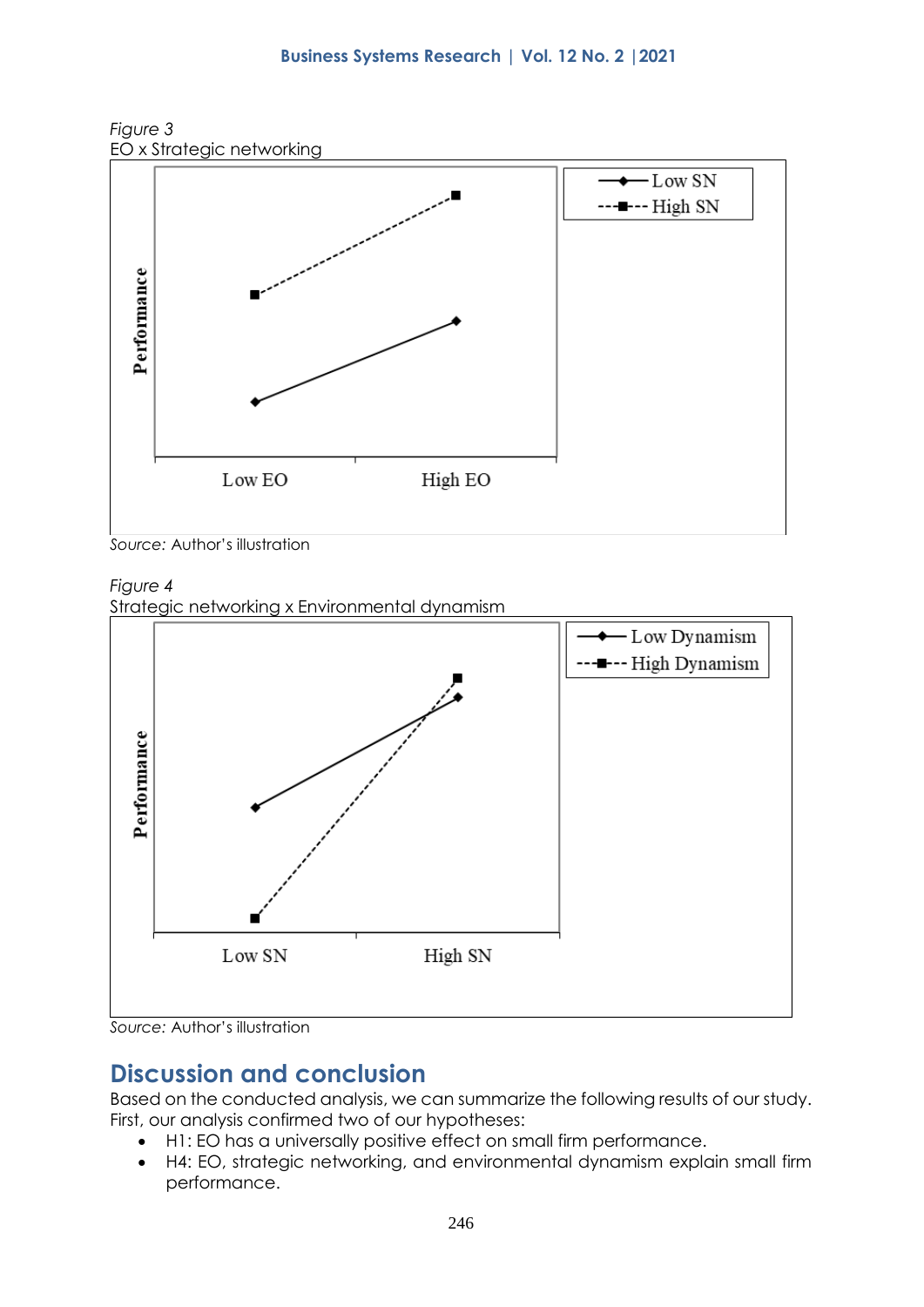We confirmed the universal positive effect of EO on small firm performance as it was already previously done by Zahra (1991), Zahra et al. (1995), Wiklund (1999), Wiklund et al. (2005), Bauweraerts (2019), Jiang et al. (2018), and Kohtamaki et al. (2019). Also, we confirmed that configurations of the following elements could explain small firm performance - EO (Wiklund et al., 2005; Frank et al., 2010; Bauweraerts, 2019), strategic networking (Parida et al., 2010; Mu et al., 2017; Jiang et al., 2018), and environmental dynamism (Wiklund et al., 2005; Frank et al., 2010; Lee et al., 2013; Bauweraerts, 2019).

Second, our analysis did not confirm the following hypotheses:

- H2: Environmental dynamism moderates EO-small firm performance interrelation.
- H4a: Small firm performance is highest within SMEs with high EO, high strategic networking, and a dynamic environment.
- H4b: Small firm performance is lowest within SMEs with high EO, low strategic networking, and a stable environment.

Even though the analysis showed the universal positive effect of EO on small firm performance, the moderating role of environmental dynamism was not proven. In other words, we can say that there is no proof that companies with EO in dynamic environments will achieve higher small firm performance than the companies in static or undeveloped environments. This conclusion is in line with the results made by Wiklund et al. (2005), Frank et al. (2010), and Bauweraerts (2019), but opposite to the research results by Zahra (1993) and Lee et al. (2013), which implies that companies in dynamic growth environments have a positive EO and small firm performance interrelationship.

Moreover, even though we confirmed that small firm performance is composed of EO, strategic networking, and environmental dynamism, it is not proven that these elements present a better construct than other configurations. Our results indicate that the supreme business performing configuration includes high EO, high strategic networking, and low environmental dynamism.

Lastly, our analysis showed that when combined with EO, a configurational approach provides a better explanation of small firm performance then both the contingency and the universal models. That confirms the thesis by Miller (1996), Wiklund et al. (2005), and Bauweraerts (2019) that you can better understand performance by using the configurational approach.

#### *Implications for research and management*

Our study's main contributions are the following. Firstly, our study provides empirical support of the EO and strategic networking concepts and their positive influence on small firm performance. Secondly, our study proposes and tests a configurational model which provides further insight into the relationship between EO and small firm performance. Due to the significant positive results, our study further confirms that a configurational approach provides a better concievement of the EO and small firm performance interrelationship than the two-variable contingency models. Lastly, by adding strategic networking to the interrelationship of EO and small firm performance, this paper adds to the discussion why some firms, although restrained with inhouse resources, can still achieve entrepreneurial projects since required resources can be acquired from external network partners. This research approach could potentially entice other researchers to explore further the role of strategic networking and its antecedents on the EO-performance relationship while simultaneously adding other environmental factors to the investigation.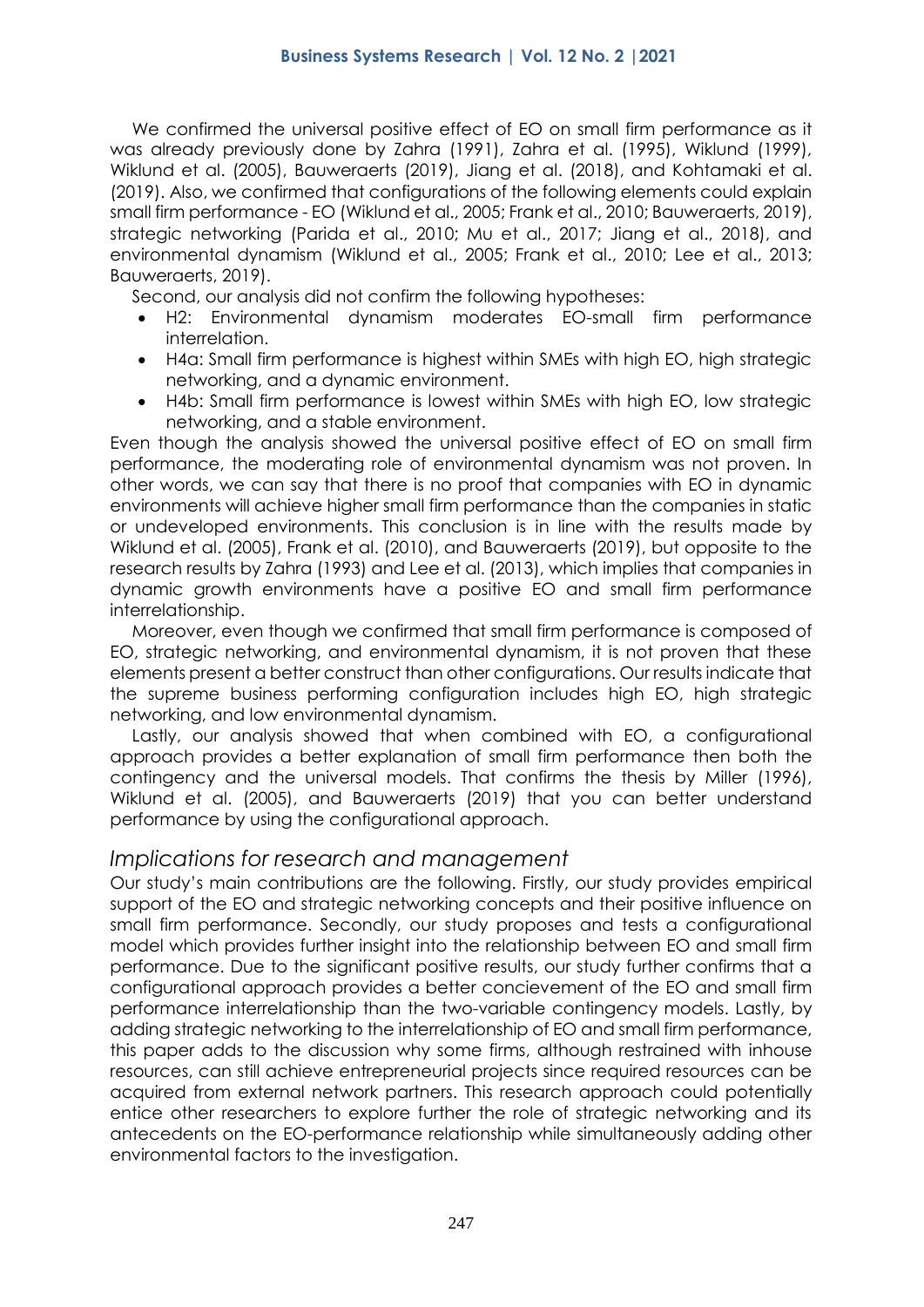While devising their strategies, small firm owners and managers should bear in mind that simply increasing the EO of the firm would not "per se" lead to better performance; rather, they should take into consideration other internal and external factors, such as in this case strategic networking and environmental dynamism. Management should not rely solely on developing a particular combination of entrepreneurial postures or trying to devise only one better strategy than the alternatives. Instead, management should combine the specific firm's entrepreneurial posture with the best fitting competitive strategy. Therefore, it is vital to understand that the configuration amidst EO, strategic networking, and dynamism yields the highest returns. This research showed that the best performing configuration is a high EO, strategic networking, and a low environmental dynamism.

Moreover, when summarizing the findings regarding each configuration, managers should keep in mind that the two best performing configurations are those with high EO and high strategic networking, while the two lowest are with high EO and low strategic networking. Further confirmation for these claims can be found by analyzing the direct effects of each observed variable on firm performance. Lastly, it should be noted that EO and strategic networking directly and positively affect small firm performance, while environmental dynamism does not. Instead, firms operating in highly dynamic environments realize lower performance than their peers operating in a more static environment.

#### *Limitations and future research*

Our study has the following limitations. The first is the size of the sample. Even though the questionnaire was sent to 2,000 addresses, we received only 202 responses. Although this number was enough to conduct this analysis, future studies should be done with larger samples. Second, because the collected data is based on subjective scales, there is always the problem of respondents' subjective perceptions. Although Venkatraman et al. (1986) proved a high level of correlation between subjective and objective measurements, in future research, priority should be given to objective measurements, especially in terms of performance measures. Third, another limitation of the study is questioning only one firm representative. Several representatives should be included to get a better picture of the firm's position. Finally, the fourth limitation represents the short-term aspect of the study since the research is based on observations that took place at one point in time. Therefore, recommendations for future studies would include conducting a longitudinal study. Future research could also investigate the configuration of each of the EO antecedents, strategic networking, and environmental dynamism to explore its impact on small firm performance further. Moreover, future research should include other internal or contextual variables, such as new ventures, generational involvement in the case of family firms, network resource acquisition, market orientation, etc. Also, future studies could develop more complex models to explore moderating roles of other external and internal variables, especially in other business cultures.

### **References**

- 1. Adler, P. S., Kwon, S. (2002), "Social capital: Prospects for a new concept", Academy of Management Review, Vol. 27 No. 1, pp. 17-40.
- 2. Ağca, V., Topal, Y., Kaya, H. (2012), "Linking intrapreneurship activities to multidimensional firm performance in Turkish manufacturing firms: An empirical study", International Entrepreneurship and Management Journal, Vol. 8 No. 1, pp. 15-33.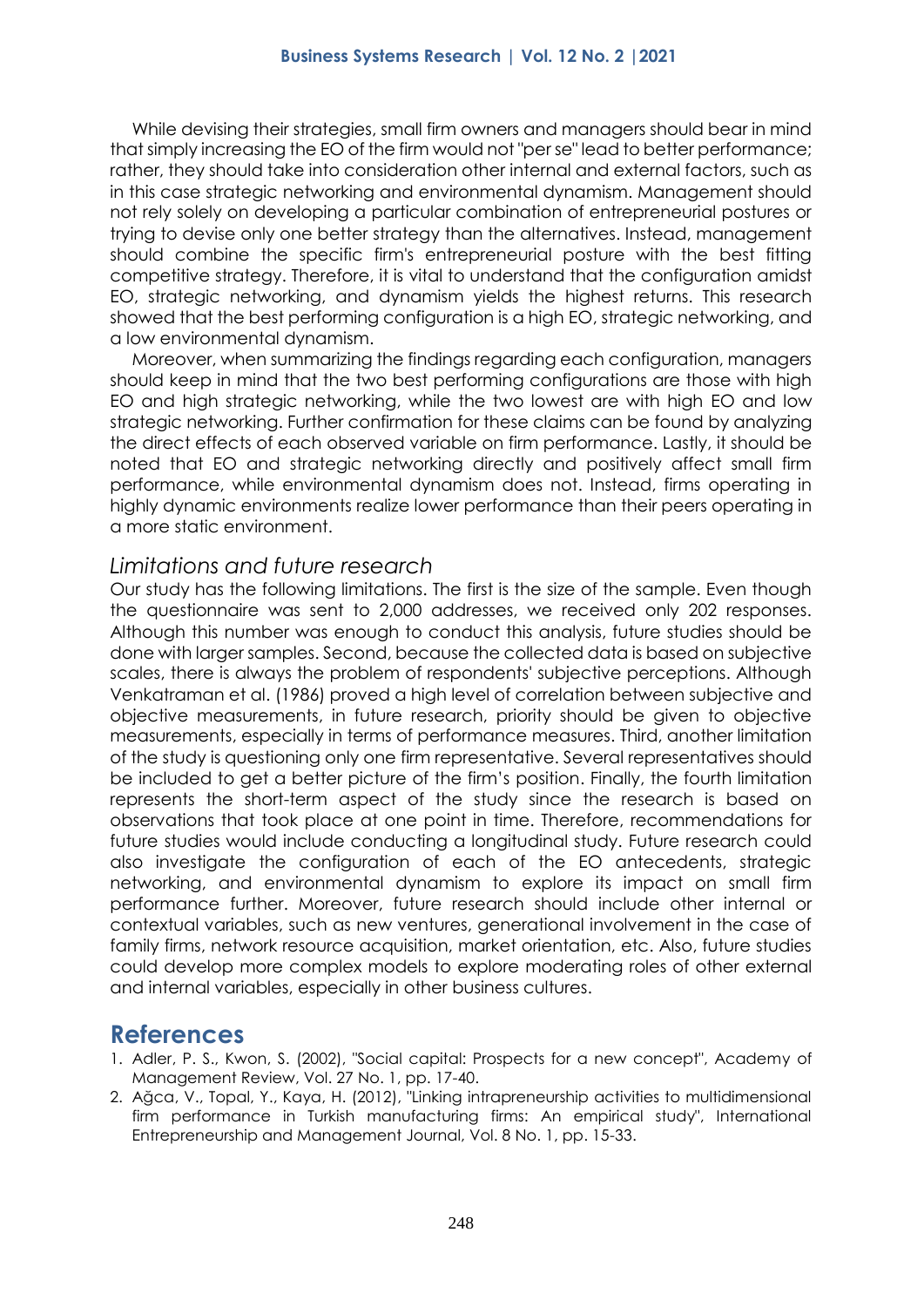- 3. Anderson, B. S., Kreiser, P. M., Kuratko, D. F., Hornsby, J. S., Eshima, Y. (2015), "Reconceptualizing entrepreneurial orientation", Strategic Management Journal, Vol. 36 No. 10, pp. 1579-1596.
- 4. Anseel, F., Lievens, F. (2007), "The Relationship between Uncertainty and Desire for Feedback: A Test of Competing Hypotheses", Journal of Applied Social Psychology, Vol. 37 No. 5, pp. 1007-1040.
- 5. Baker, D. D., Cullen, J. B. (1993), "Administrative reorganization and configurational context: the contingent effects of age, size, and change in size", Academy of Management Journal, Vol. 36 No. 6, pp. 1251-1277.
- 6. Baum, J. A. C., Calabrese, T., Silverman, B. S. (2000), "Don't go it alone: Alliance network composition and startups' performance in Canadian biotechnology", Strategic Management Journal, Vol. 21 No. 3, pp. 267-294.
- 7. Bauweraerts, J. (2019), "Entrepreneurial orientation and performance in private family firms: A configurational model", Canadian Journal of Administrative Sciences/Revue Canadienne des Sciences de l'Administration, Vol. 36 No. 3, pp. 418-431.
- 8. Brown, S. L., Eisenhardt, K. M. (1995), "Product development: Past research, present findings, and future directions", Academy of Management Review, Vol. 20 No. 2, pp. 343-378.
- 9. Covin, J. G., Slevin, D. P. (1989), "Strategic management of small firms in hostile and benign environments", Strategic Management Journal, Vol. 10 No. 1, pp. 75-87.
- 10.Deng, X., Gao, B., Li, G. (2019), "The Effects of Dynamic Work Environments on Entrepreneurs' Humble Leader Behaviors: Based on Uncertainty Reduction Theory", Frontiers in Psychology, Vol. 10, pp. 1-10.
- 11.Dess, G. G., Beard, D. W. (1984), "Dimensions of organizational task environments", Administrative Science Quarterly, Vol. 29 No. 1, pp. 52-73.
- 12.Dess, G. G., Lumpkin, G. T., Covin, J. G. (1997), "Entrepreneurial strategy making and firm performance: Tests of contingency and configurational models", Strategic Management Journal, Vol. 18 No. 9, pp. 677-695.
- 13.Frank, H., Kessler, A., Fink, M. (2010), "Entrepreneurial orientation and business performance - a replication study", Schmalenbach business review, Vol. 62 No. 2, pp. 175-198.
- 14.Guth, W. D., Ginsberg, A. (1990), "Guest editors' introduction: Corporate entrepreneurship", Strategic Management Journal, Vol. 11, pp. 5-15.
- 15.Hamel, G. (2000), Leading the revolution, Harvard Business School Press, Boston, MA.
- 16.Hart, S. L. (1992), "An integrative framework for strategy-making processes", Academy of Management Review, Vol. 17 No. 2, pp. 327-351.
- 17.Hughes, M., Morgan, R. E. (2007), "Deconstructing the relationship between entrepreneurial orientation and business performance at the embryonic stage of firm growth", Industrial Marketing Management, Vol. 36 No. 5, pp. 651-661.
- 18.Ireland, R. D., Covin, J. G., Kuratko, D. F. (2009), "Conceptualizing corporate entrepreneurship strategy", Entrepreneurship Theory and Practice, Vol. 33 No. 1, pp. 19-46.
- 19.Jiang, X., Liu, H., Fey, C., Jiang, F. (2018), "Entrepreneurial orientation, network resource acquisition, and firm performance: A network approach", Journal of Business Research, Vol. 87, pp. 46-57.
- 20.Jones, O., Macpherson, A. (2006), "Inter-organizational learning and strategic renewal in SMEs: Extending the 4I framework", Long Range Planning, Vol. 39 No. 2, pp. 155-175.
- 21.Ketchen D. J., Thomas, J. B., Snow, C. C. (1993), "Organizational configurations and performance: a comparison of theoretical approaches", Academy of Management Journal, Vol. 36 No. 6, pp. 1278-1313.
- 22.Kohtamäki, M., Heimonen, J., Parida, V. (2019), "The nonlinear relationship between entrepreneurial orientation and sales growth: The moderating effects of slack resources and absorptive capacity", Journal of Business Research, Vol. 100, pp. 100-110.
- 23.Kollman, T., Stockmann, C. (2014), "Filling the entrepreneurial orientation Performance gap: The mediating effects of exploratory and exploitative innovations", Entrepreneurship Theory and Practice, Vol. 38 No. 5, pp. 1001-1026.
- 24.Kreiser, P. M., Davis, J. (2010), "Entrepreneurial orientation and firm performance: The unique impact of innovativeness, proactiveness, and risk-taking", Journal of Small Business Entrepreneurship, Vol. 23 No. 1, pp. 39-51.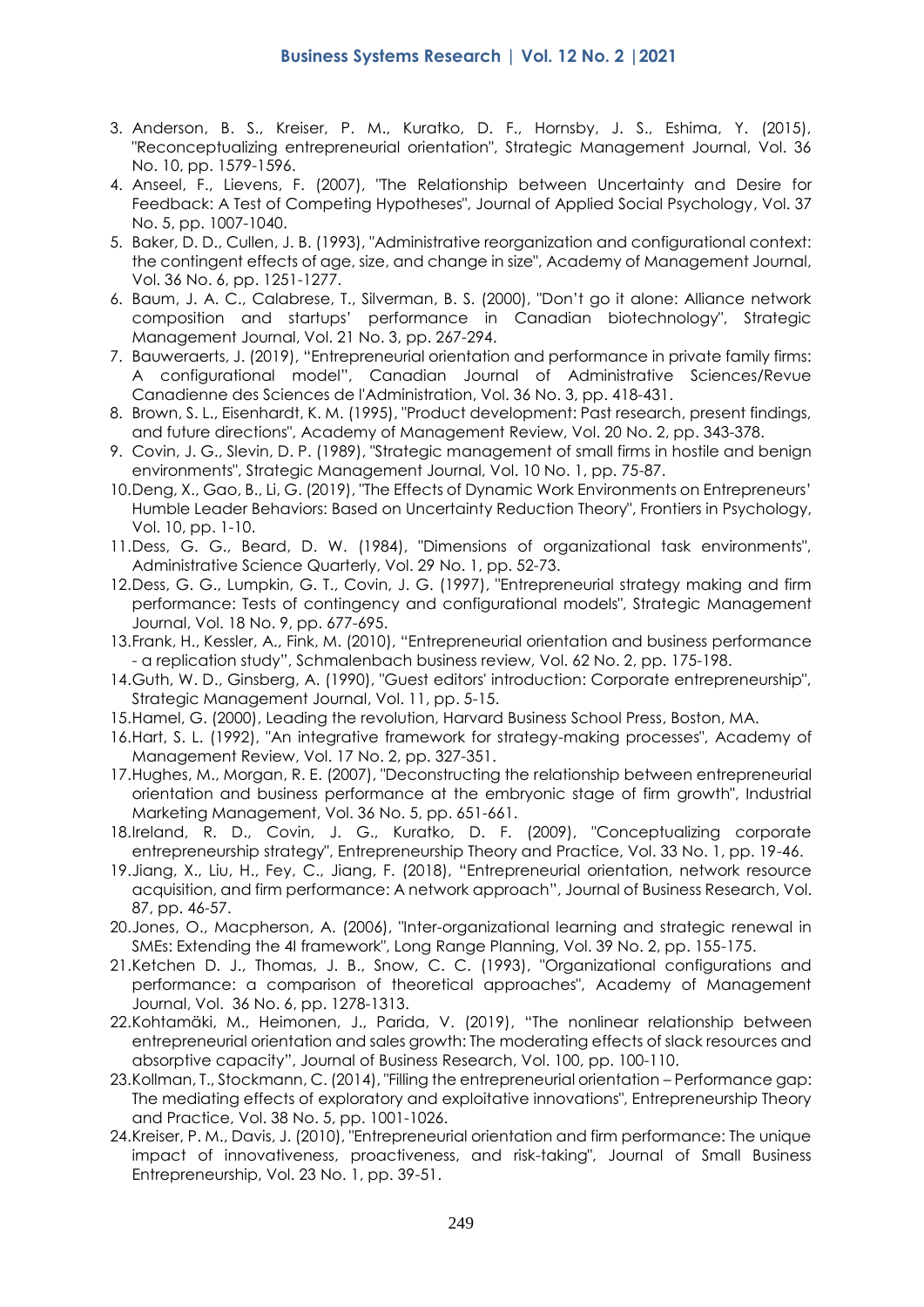- 25.Lee, C., Lee, K., Pennings, J. M. (2001), "Internal capabilities, external networks, and performance: A study on technologybased ventures", Strategic Management Journal, Vol. 22 No. 6-7, pp. 615-640.
- 26.Lee, T., Chu, W. (2013), "How entrepreneurial orientation, environmental dynamism, and resource rareness influence firm performance", Journal of Management & Organization, Vol. 19 No. 2, pp. 167-187.
- 27.Li, Y., Liu, Y., Liu, H. (2011), "Co-opetition, distributor's entrepreneurial orientation and manufacturer's knowledge acquisition: Evidence from China", Journal of Operations Management, Vol. 29 No. 1-2, pp. 128-142.
- 28.Lumpkin, G. T., Dess, G. G. (1996), "Clarifying the entrepreneurial orientation construct and linking it to performance", Academy of Management Review, Vol. 21 No. 1, pp. 135-172.
- 29.Lumpkin, G. T., Dess, G. G. (2001), "Linking two dimensions of entrepreneurial orientation to firm performance: The moderating role of environment and industry life cycle", Journal of Business Venturing, Vol. 16 No. 5, pp. 429-451.
- 30.Lumpkin, G. T., Martin, W. L., Sloat, C. B. (2001), "The role of entrepreneurial orientation in the performance of family firms in dynamic and hostile environments", paper presented at the Babson College Entrepreneurship Research Conference, Glasgow, Scotland.
- 31.March, J. G. (1991), "Exploration and exploitation in organizational learning", Organization Science, Vol. 2 No. 1, pp. 71-87.
- 32.March, J. G., Simon, H. (1963), Organizations, Wiley, New York, NY.
- 33.Martinez-Conesa, I., Soto-Acosta, P., Carayannis, E. G. (2017), "On the path towards open innovation: Assessing the role of knowledge management capability and environmental dynamism in SMEs", Journal of Knowledge Management, Vol. 21 No. 3, pp. 553-570.
- 34.McGrath, R. G. (2010), "Business models: A discovery driven approach", Long Range Planning, Vol. 43 No. 2, pp. 247-261.
- 35.Meyer, A. D., Tsui, A. S., Hinings, C. R. (1993), "Configurational approaches to organizational analysis", Academy of Management Journal, Vol. 36 No. 6, pp. 1175-1195.
- 36.Miller, D. (1983), "The correlates of entrepreneurship in three types of firms", Management Science, Vol. 29 No. 7, pp. 770-791.
- 37.Miller, D. (1987), "Strategy Making and Structure: Analysis and Implications for Performance", Academy of Management Journal, Vol. 30 No. 1, pp. 7-32.
- 38.Miller, D. (1988), "Relating Porter's business strategies to environment and structure: Analysis and performance implications", Academy of Management Journal, Vol. 31 No. 2, pp. 280- 308.
- 39.Miller, D. (1990), "Organizational configurations: Cohesion, change, and prediction", Human Relations, Vol. 43 No. 8, pp. 771-790.
- 40.Miller, D. (1996), "Configurations revisited", Strategic Management Journal, Vol. 17 No. 7, pp. 505-512.
- 41.Miller, D., Friesen, P. H. (1978), "Archetypes of strategy formulation", Management Science, Vol. 24 No. 9, pp. 921-933.
- 42.Moreno, A. M., Casillas, J. C. (2008), "Entrepreneurial orientation and growth of SMEs: A causal model", Entrepreneurship Theory and Practice, Vol. 32 No. 3, pp. 507-528.
- 43.Morgan, R. E., Strong, C. A. (2003), "Business performance and dimensions of strategic orientation", Journal of Business Research, Vol. 56 No. 3, pp. 163-176.
- 44.Mu, J., Thomas, E., Peng, G., Di Benedetto, A. (2017), "Strategic orientation and new product development performance: The role of networking capability and networking ability", Industrial Marketing Management, Vol. 64, pp. 187-201.
- 45.Obeng, B.A. (2018), "Strategic networking and small firm growth in an emerging economy", Journal of Small Business and Enterprise Development, Vol. 26 No. 1, pp. 43-66.
- 46.Parida, V., Westerberg, M., Ylinenpää, H., Roininen, S. (2010), "Exploring the effects of network configurations on entrepreneurial orientation and firm performance: an empirical study of new ventures and small firms", Annals of Innovation & Entrepreneurship, Vol. 1 No. 1, pp. 1-13.
- 47.Pateli, A. G., Giaglis, G. M. (2005), "Technology innovation-induced business model change: A contingency approach", Journal of Organizational Change Management, Vol. 18 No. 2, pp. 167-183.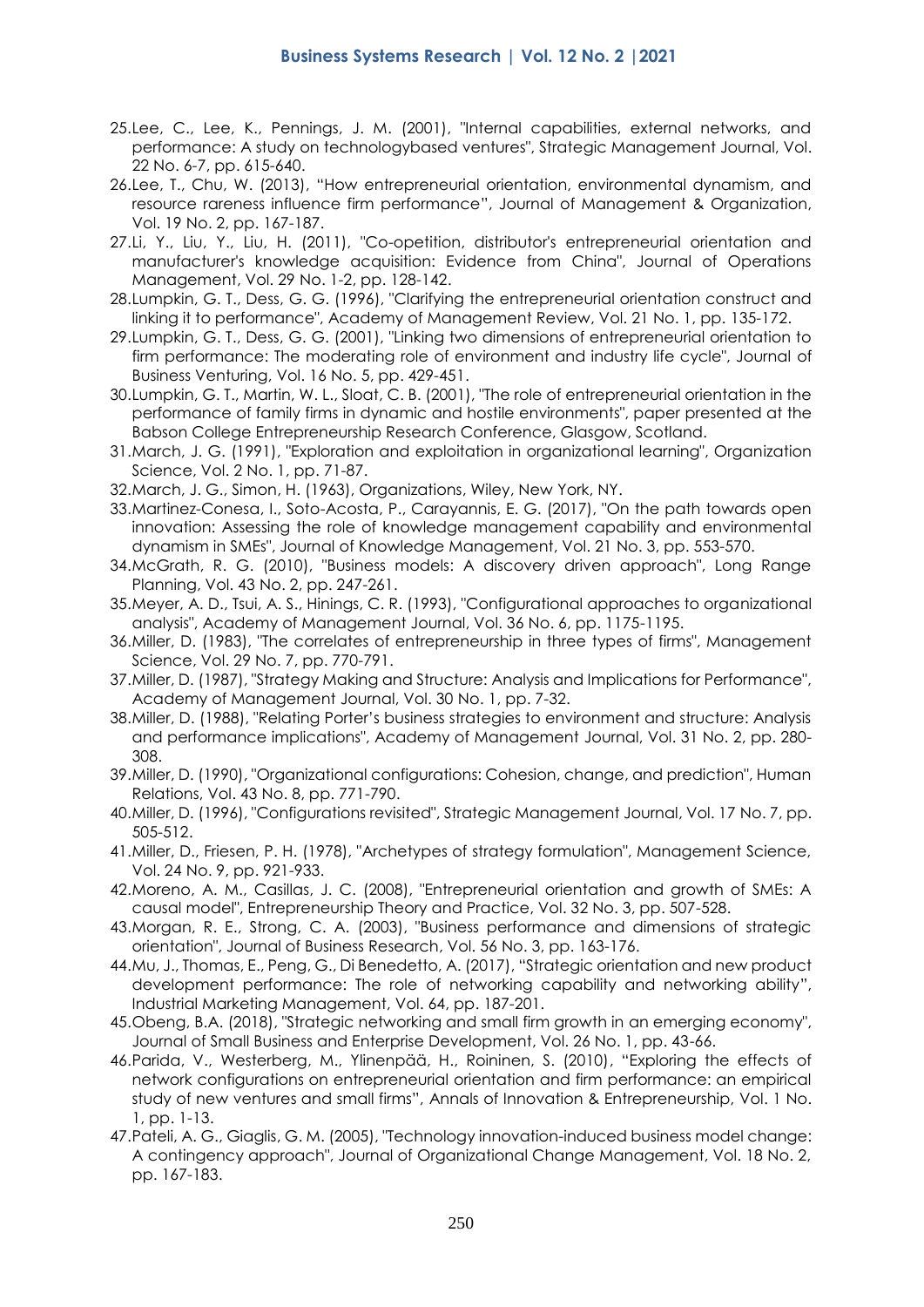- 48.Schneider, S., Spieth, P. (2013), "Business model innovation: Towards an integrated future research agenda", International Journal of Innovation Management, Vol. 17 No. 1, pp. 1-34.
- 49.Schumpeter, J. A. (1934), The theory of economic development, Harvard University Press, Cambridge, MA.
- 50.Smart, D. T., Conant, J. S. (1994), "Entrepreneurial orientation, distinctive marketing competencies and organizational performance", Journal of Applied Business Research, Vol. 10 No. 3, pp. 28-38.
- 51.Soto-Acosta, P., Popa, S., Palacios-Marque's, D. (2016), "E-business, organizational innovation and firm performance in manufacturing SMEs: an empirical study in Spain", Technological and Economic Development of Economy, Vol. 22 No. 6, pp. 885-904.
- 52.Teng, B. S. (2007), "Corporate entrepreneurship activities through strategic alliances: A resource-based approach toward competitive advantages", Journal of Management Studies, Vol. 44 No. 1, pp. 119-142.
- 53.Venkatraman, N., Ramanujam, V. (1986), "Measurement of business performance in strategy research: A Comparison of approaches", Academy of Management Review, Vol. 11 No. 4, pp. 801-814.
- 54.Waldner, F., Poetz, M. K., Grimpe, C., Eurich, M. (2015), "Antecedents and consequences of business model innovation: The role of industry structure", in BadenFuller, C., Mangematin, V. (Eds.), Advances in strategic management: Vol. 33, Business models and modelling, Emerald Group Publishing Limited, Bingley, pp. 347-386.
- 55.Wales, W. J., Covin, J. G., Monsen, E. (2020), "Entrepreneurial orientation: The necessity of the multilevel conceptualization", Strategic Entrepreneurship Journal, Vol. 14, pp. 639-660.
- 56.Wales, W. J., Patel, P. C., Lumpkin, G. T. (2013), "In pursuit of greatness: CEO narcissism, entrepreneurial orientation, and firm performance variance", Journal of Management Studies, Vol. 50 No. 6, pp. 1041-1069.
- 57.Wiklund, J. (1999), "The sustainability of the entrepreneurial orientation–performance relationship", Entrepreneurship Theory and Practice, Vol. 24 No. 1, pp. 37-48.
- 58.Wiklund, J., Shepherd, D. (2003), "Knowledge-based resources, entrepreneurial orientation, and the performance of small and medium-sized businesses", Strategic Management Journal, Vol. 24 No. 13, pp. 1307-1314.
- 59.Wiklund, J., Shepherd, D. (2005), "Entrepreneurial orientation and small business performance: A configurational approach", Journal of Business Venturing, Vol. 20 No. 1, pp. 71-91.
- 60.Zahra, S. A., Covin, J. G. (1995), "Contextual influences on the corporate entrepreneurshipperformance relationship: A longitudinal analysis", Journal of Business Venturing, Vol. 10 No. 1, pp. 43-58.
- 61.Zahra, S., (1991), "Predictors and financial outcomes of corporate entrepreneurship: an explorative study", Journal of Business Venturing, Vol. 6 No. 4, pp. 259-285.
- 62.Zahra, S.A. (1993), "Environment, corporate entrepreneurship, and financial performance: a taxonomic approach", Journal of Business Venturing, Vol. 8 No. 4, pp. 319-340.
- 63.Zajac, E. J., Kraatz, M. S., Bresser, R. K. F. (2000), "Modeling the Dynamic of Strategic Fit: A Normative Approach to Strategic Change", Strategic Management Journal, Vol. 21 No. 4, pp. 429-453.